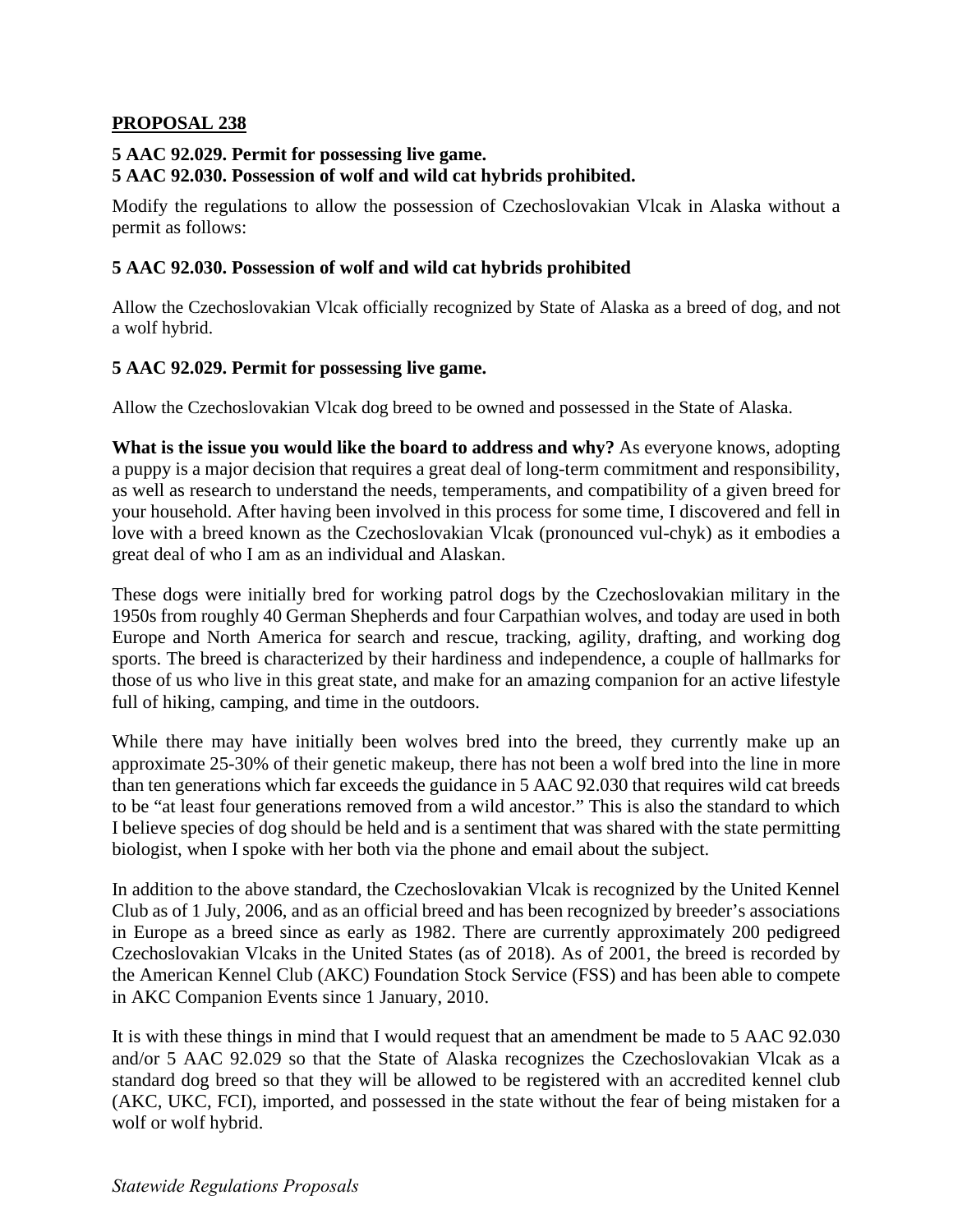Below are references and a statement from Terri Wemigwans, a Vlcak breeder and a board member of the Czechoslovakian Vlcak Club of America:

<https://www.akc.org/dog-breeds/czechoslovakian-vlcak>/ [http://www.czechoslovakianvlcak.org/](http://www.czechoslovakianvlcak.org) <https://www.ukcdogs.com/czechoslovakian-vlcak>

My name is Terri Wemigwans I am a Board member of the Czechoslovakian Club of America and also a Czechoslovakian breeder located in Michigan. The Czechoslovakian Vlcak club of America and I are working towards a goal of having the Czechoslovakian Vlcak, also known as the Czechoslovakian Wolfdog, legal in all 50 states.

 of the breed. Each dog, from the first cross with 40 German shepherds and three Carpathian wolves The Czechoslovakian Vlcak "CSV" has been bred with a military-like precision since the inception with a fourth added in 1985, has been carefully selected and put through a rigorous series of health and temperament tests. Only those dogs that meet or exceed the standards have been allowed to contribute to the breed.

This stringent set of testing continues to this day in the breed's patron countries, the Czech Republic and Slovakia, where most of the US breeding dogs originate. The Czechoslovakian Clubs breeding committees research each and every litter to ensure that the breed maintains a healthy, temperamentally sound dog. In these European countries, a breeding license must be obtained to whelp a litter and the US CSV club's CSVCA continues to maintain this same type of breeding structure.

We would like the CSV to be added to the Clean list to ensure that this unique breed of dog is differentiated from the more common wolf hybrid and can legally dwell in the great state of Alaska without fear of being reclassified as a wolf hybrid.

 In the past when we have placed a CSV in a wolf hybrid illegal state after communicating with the comes back as "wolf hybrid" causing the dog to be classified as a wolf-hybrid, and thus not legal. The animal was then required to leave the state. This type of scenario has happened several times in "wolfdog illegal" states. state who then decided that the CSV is a dog, and therefore legal. The cute puppy then grows into a wolfy-looking animal, and a Good Samaritan neighbor calls the local authorities to report an illegal wolf-hybrid living nearby. Authorities show up and see what to them looks like a wolfhybrid. They decide to solve the issue by having the 'dog' submit to a DNA test. The DNA test

DNA tests submitted by CSVs often come back a wolf hybrid because of the genetics of this rare and unique breed. Since the breed's inception, no dogs have been bred into the line. Therefore, the original wolf percentage of 25 to 30% stays intact and does not dilute and the breed's wolf percentage stays stable. All CSV alive today are at least nine or more generations away from the wolf ancestor, with most of the dogs alive being 15+ generations away from the wolves. CSV are a primitive breed of dog, but they are in no way a wolf hybrid nor should they be treated as such.

 wolfdog or wolf hybrid illegal law. In each of these states, the CSV is legal if the CSV is registered We have worked with several wolf hybrid illegal states, Michigan, Connecticut, Illinois, and are now in the process with Pennsylvania. So far, each state changed or added an addendum to the AKC, UKC or FCI and has papers proving that the dog is registered. The same CSV with no registration papers could be considered a wolf hybrid, and thus subject to legal action.